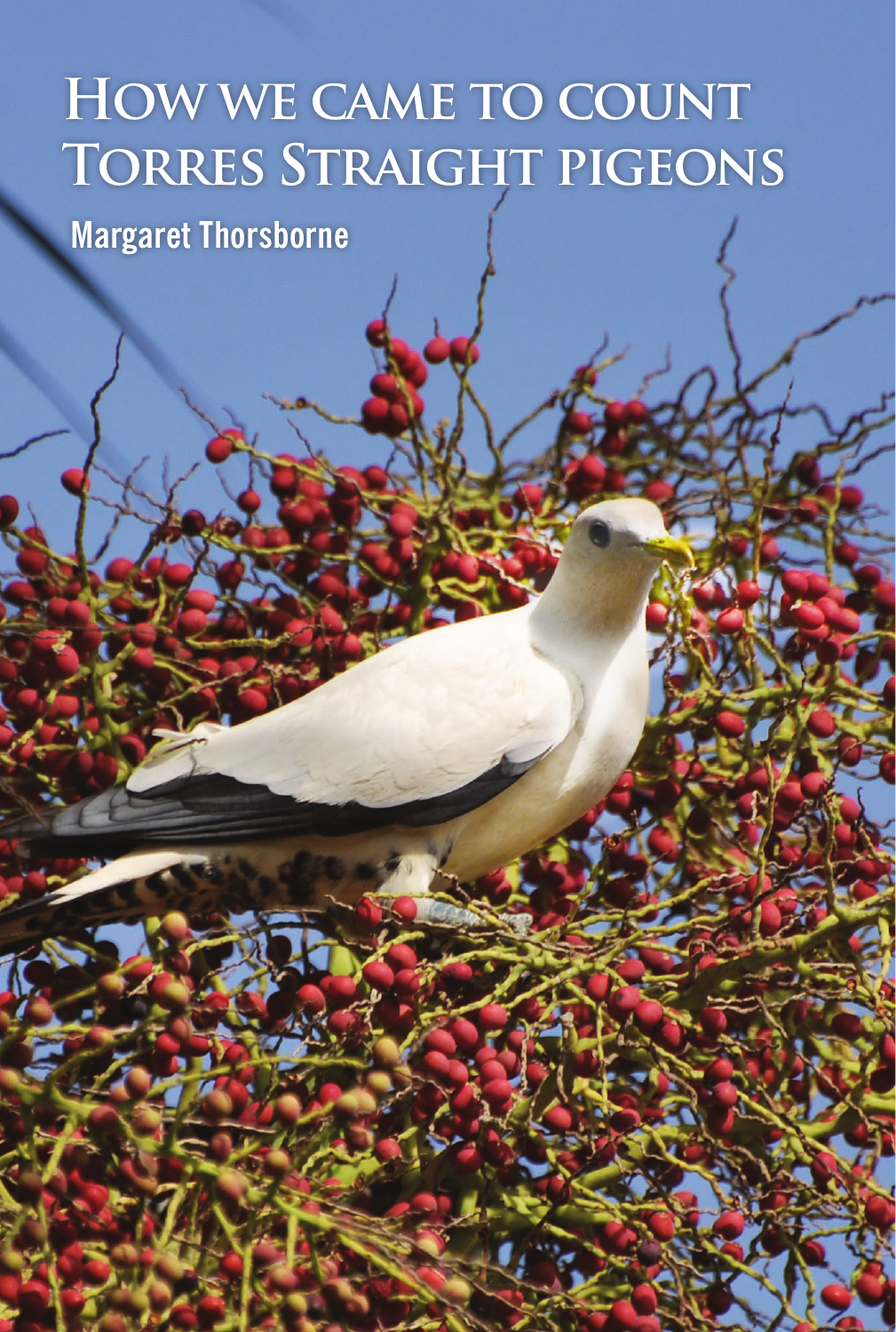At our home in Southport in 1964 a friend Ed Gidney showed us his 'Murray Views' slides of a trip to North Queensland. Included was the photo that was to change our lives forever. It was taken from a hilltop showing silvery creeks winding through mangroves then across a channel to a large island.

"Where's that?"we said.

Ed told us that a local policeman Westy Moller came from Cardwell, so Arthur went to see him and Westy gave Arthur his parents' address in Cardwell. Following Eric Moller's advice, by the Christmas holidays of that same year 1964, we were camped at Macushla on Hinchinbrook Island National Park.

On that beautiful calm day of 12 January 1965, from the hill of rocky Mona Islet we saw the islands of the Brook group—North, Tween, Middle and South. Arthur's diary of this day recorded "Margaret said we could be there in half an hour". That did it.

We scrambled down to our little tinnie *Tom Thumb* and as we approached North Brook Island, clouds of terns rose from the beach and as the afternoon passed, what seemed to be thousands of big white birds flew in. We drifted over the coral as we watched the birds, and then after this wonder-filled day, returned to Macushla in the moonlight.

We talked with local people who told us that the big white birds were Torres Strait or Nutmeg Pigeons, that the island used to be white with them, that they had been shot out and that it wasn't worth going over for a shoot.

This surprised us as it seemed to us that there were thousands of them. We knew nothing about these pigeons—had never heard of them—so we found out what we could of these most beautiful of birds. In Spring the pigeons leave the Papua New Guinea lowlands and fly across Torres Strait to nest on the small island of the north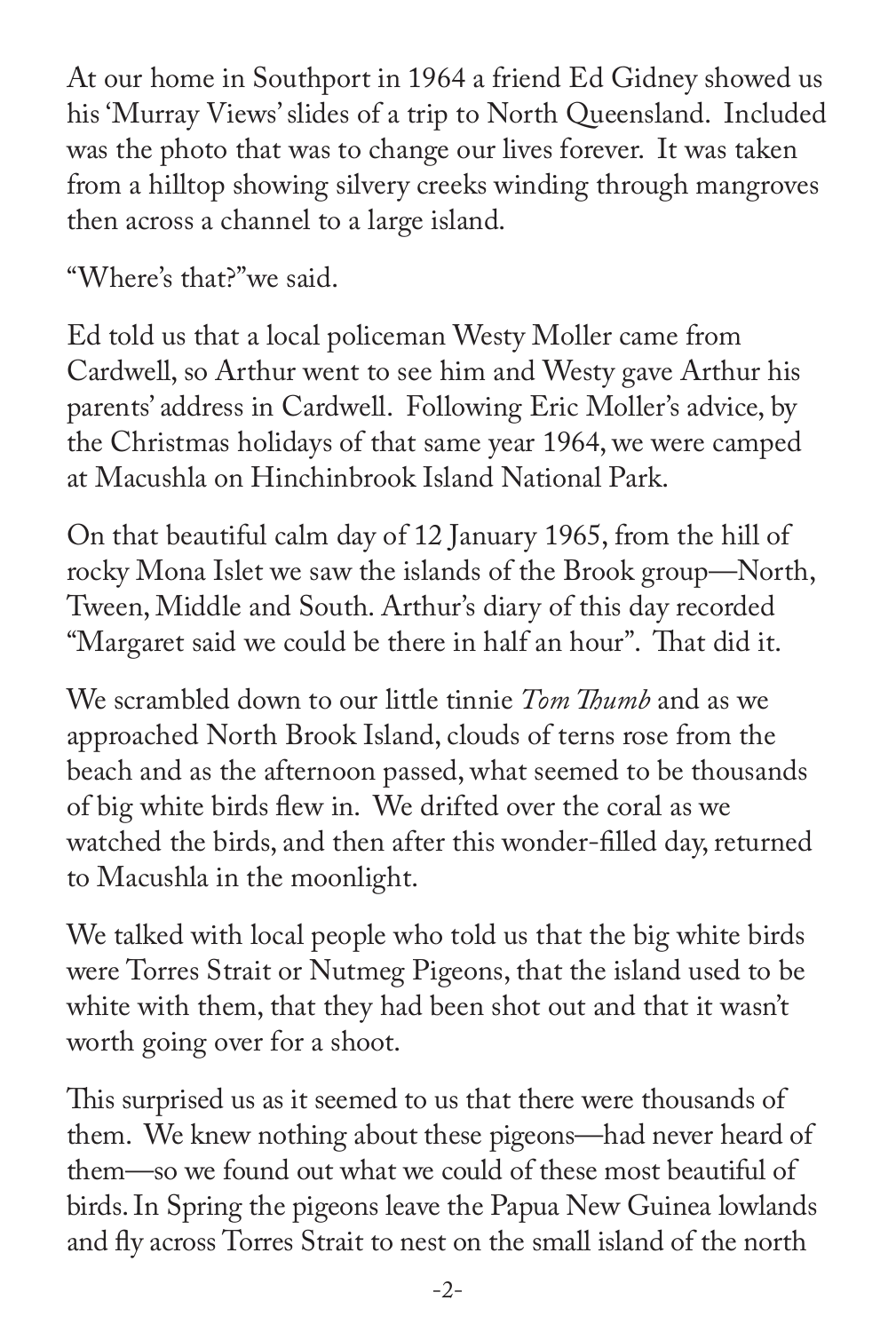Australian coast—mostly of the north Queensland coast.

The small islands do not provide food for the many thousands of birds, so the parent birds on alternate days fly to the mainland to feed on the fruits of the forest there. When the single egg is hatched, the parent bird brings back food in its crop for the chick. By autumn the young have grown and they all fly back across the Strait to the lowland forests of Papua New Guinea.

This story is about the pigeons that fly to the Brook Islands, the largest colony south of Cairns.

For countless centuries before the first white settlers arrived in 1864 to establish the township of Cardwell, Aboriginal people only took what they needed of the Torres Strait Pigeons. There was no reason to kill any more. Aboriginal Elder Ernie Grant told us a name for the pigeons is Rook-a-yu.

We looked for earlier accounts of the pigeons from that time of white settlement. The first Sub- inspector of Police, Robert Johnstone, who was in the area from 1868-1889 wrote: "In fact in the season commencing about September the Nutmeg Pigeon is positively in millions…The noise of their cooing is so loud and in approaching an island at night it can be heard for miles… The nests are in tens of thousands in the trees, in the rocks, amongst the ferns and the eggs and young can be got in all stages and quantities". He thought that "the decrease of Aborigines increased the numbers of mature birds and the numbers shot by parties from the mainland, pearl shellers and beche-de-mer men are not noticeable from the millions of birds in the flights from the mainland to the islands which can be witnessed any day".

Johnstone described how the larder was replenished: "… a few shots are fired into what looks like a favourite tree for roosting,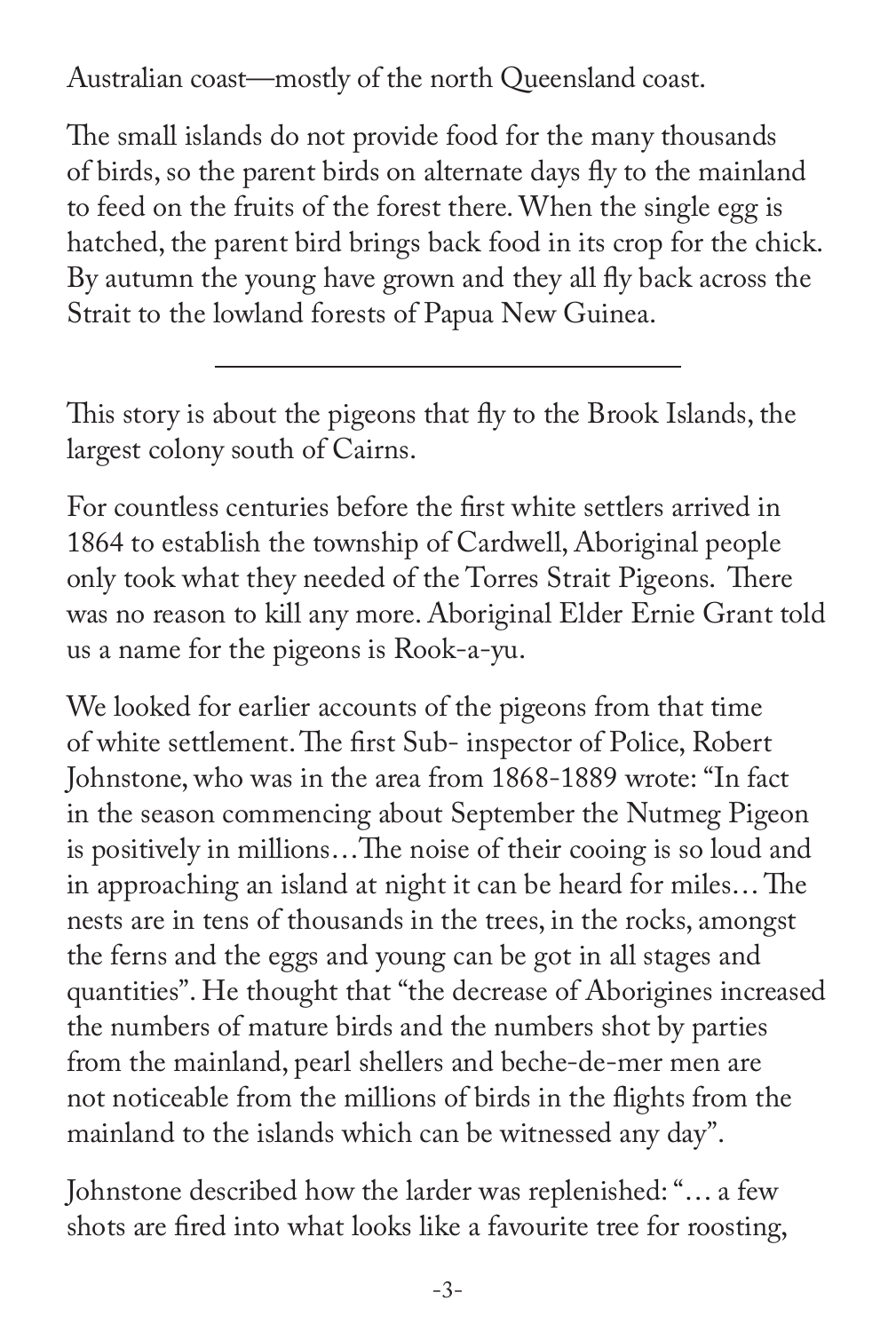long-range being selected. The flapping of wings is deafening joined with the cooing, and this is varied by the thud of the falling birds…….It is one of the most wonderful sights I ever saw, the innumerable flocks of pigeons all day and every day for months would convince anyone that the chance of the numbers decreasing must be a long way off " *(Spinifex and Wattle)*.

Kendall Broadbent who survived the wreck of the *Maria* on Bramble Reef in 1872 returned to Cardwell in 1888-1889 as collector for the Queensland Museum (He collected a specimen of the glider forgotten for 100 years until Steve van Dyck searched for, refound and named the Mahogany Glider).

Broadbent wrote of the Torres Strait Pigeons " …up the Herbert, Murray and Tully and all the rivers that empty into Rockingham Bay these birds fly as far as the tops of the Coast Range scrubs". On the river Murray they were in thousands… They broke down the high bushes of Brook Island with their weight" (*Emu*, vol X, 1910).

Author Edmund Banfield lived on Dunk Island from 1898 till his death there in 1923. He was appointed an Honorary Protector and loved and fiercely protected the pigeons from would-be shooters in that area. In his books he made heartfelt pleas for their survival: "Here we have the devastating effects of the interference of man. Congregating in large numbers on islands to nest, and only to nest, these birds make quite charming sport to men with guns… Big and white they are the easiest of all shooting—a whole season's natural increase may be discounted in an afternoon's wretched sport" (*Last Leaves from Dunk Isle*, 1925).

In 1909, before the advent of rail, Sub-inspector of Customs Alfred Searcy wrote of passing down the Barrier Reef and of the Torres Strait Pigeons: "Steamers are frequently stopped to give passengers a chance of making a bag. I was one of a party on one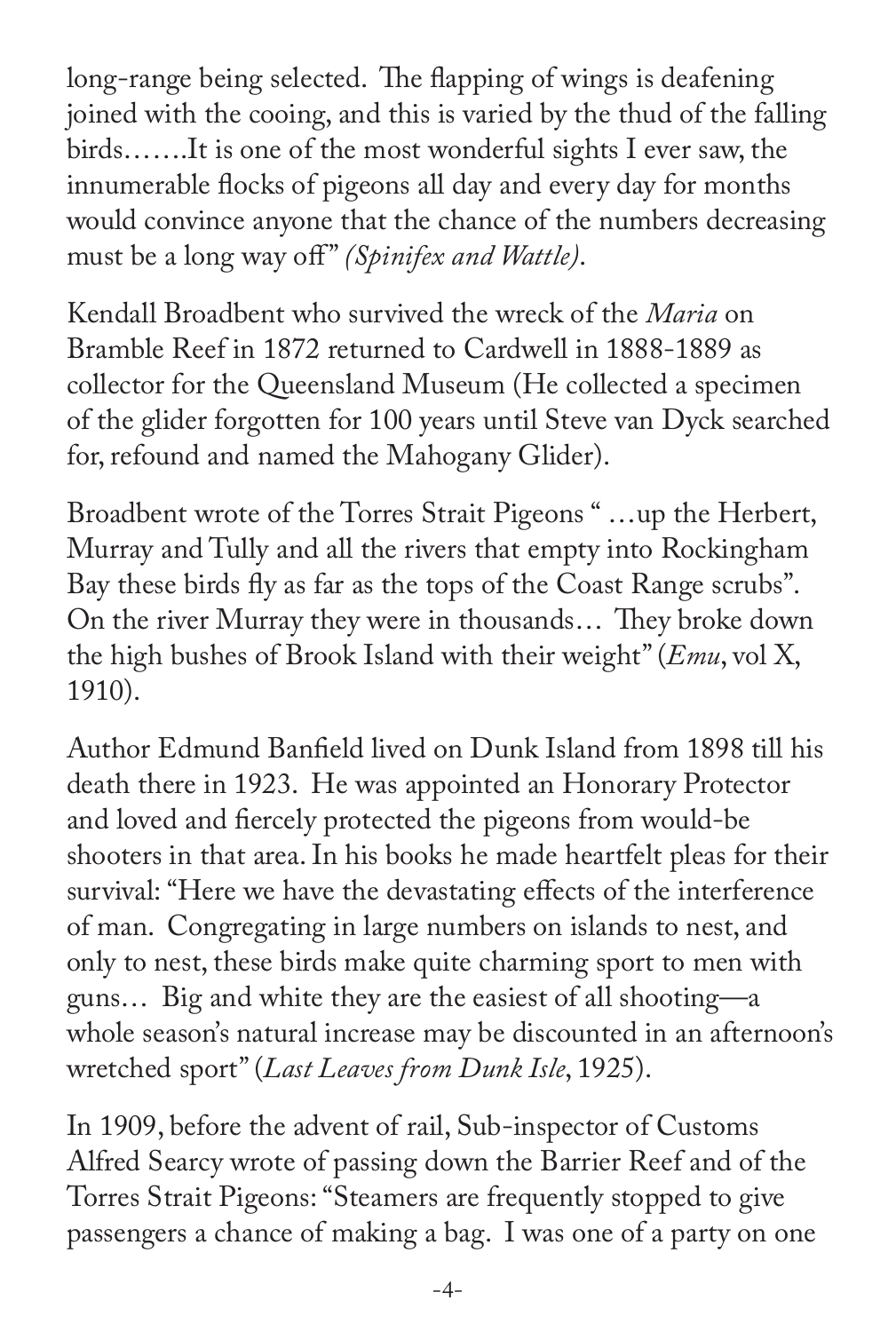occasion and we shot a great number of birds" (*Australian Tropics*).

By 1917 naturalists HG Barnard and AJ Campbell were expressing concern. Though they wrote "it is an inspiring sight to witness the flocks of these black and white birds, in strings, flying between the islands and the mainland" they added "all islands should be protected against the pot-hunting sportsmen or else the fine Nutmeg Pigeon will soon become like the famous Passenger Pigeon of America, extinct" (*Emu*, 2 July 1917). The last Passenger pigeon whose vast numbers once darkened the skies, died in a cage in Cincinnati Zoo at 1pm on 1 September 1914. This lonely sad bird had died only three years earlier and this would have been on their minds.

Their fears were confirmed for Barnard later wrote: "these birds were once seen in thousands on the northern coast but now, alas, they have dwindled until now very few remain. Though on the list of protected birds, and their breeding islands have been declared sanctuaries, they are shot in scores by shooting parties and so the young are left to perish on the nest. Only small flocks were seen about the Murray and their loud coo was seldom heard" (*Emu*, 1 July, 1926). Less than forty years before, Broadbent had referred to the thousands on the river Murray.

In World War Two—in January, March and April of 1944—with Britain and to a lesser extent USA, secret experiments of bombing with mustard gas were held on North Brook Island. Australian Army volunteers who took part, wearing some protective clothing, were badly affected and for many years recognition of their service has been sought. There does not seem to be any mention of Torres Strait Pigeons or other wildlife, but the experimental effects on goats was: "…the distressed bleating of mustard gas-exposed goats, blinded, lungs scarred and in pain" was summarised as due to mustard gas (*Keen as Mustard*, Bridget Goodwin UQP 1998).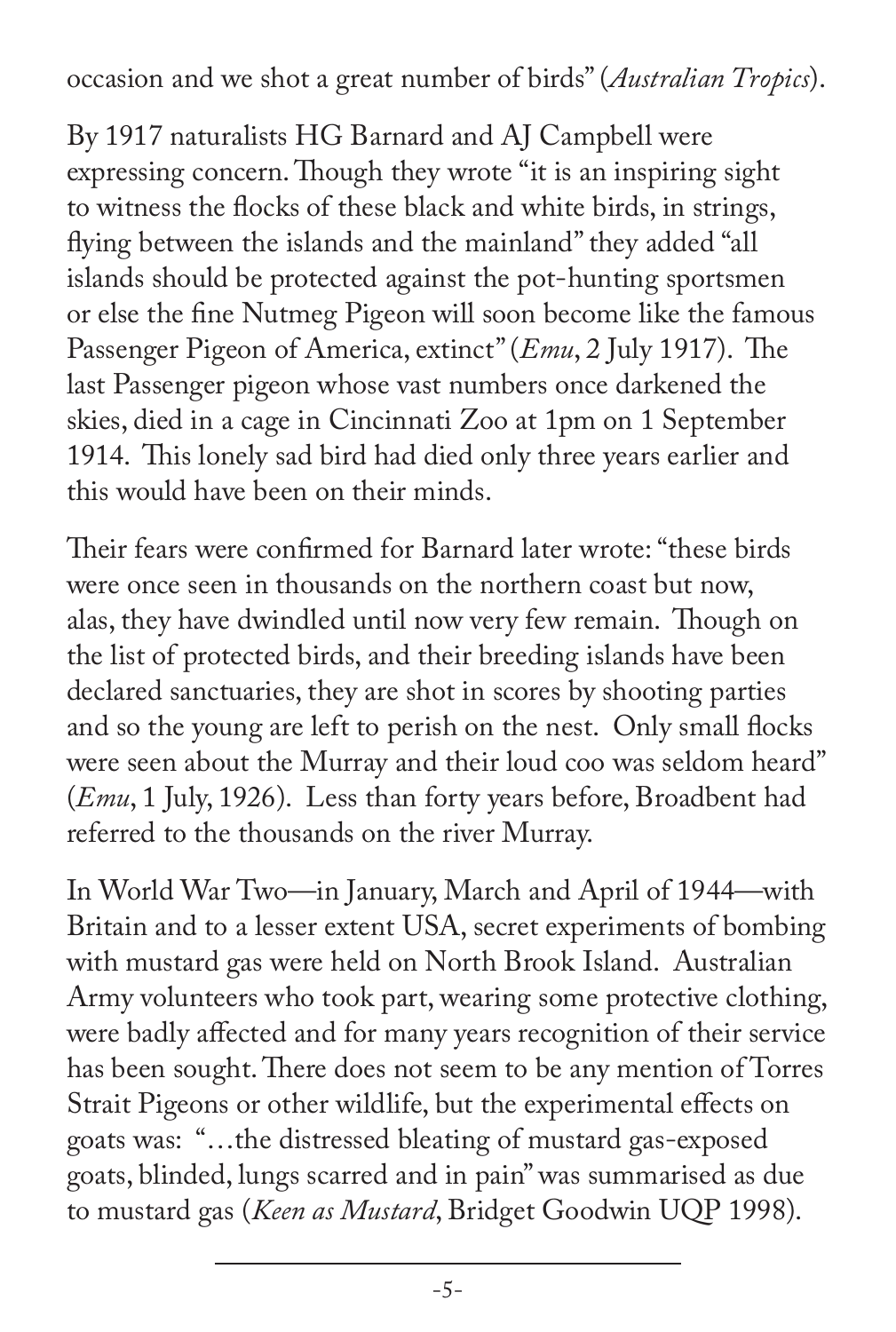Back to 1965: On our return to Brisbane, as members of the newly formed Gold Coast Hinterland branch of the Wildlife Preservation Society of Queensland (WPSQ) we had come to know Charlie Roff, Chief Fauna Officer of the Department of Primary Industries (and the only one for the state), Conservator of the National Parks branch of Forestry Alan Trist, Secretary Bill Wilkes and Sid Curtis.

Charlie didn't know a great deal about the pigeons and in another life-changing moment, said the only way to find out about the numbers and the shooting was to count the pigeons and could we do that for ten years? We said yes, it was too good a chance to miss doing something useful though it meant a thousand mile drive. Charlie gave us DPI Sanctuary notices to put up.

On our return north in the same year, December 1965, we made our first counts on North Brook Island. The one on 19 December, of 3,342, was not finished because of bad weather, but on 5 January 1966 it was 4,692.

We returned north again in December 1966 and came across a big recent pile of feathers on North Brook Island. The count was 4,160 on 18 December 1966.

Cut timber from shipwrecks had been washed up on the 8 kilometre beach of Ramsay Bay on Hinchinbrook Island so we selected a suitable length and put up one of Charlie's Sanctuary notices on North Brook on 27 December 1966. A camper of a group who visited the Brook at that time told us they had seen the notice that the Island was a sanctuary, decided not to have a shoot but "to leave the poor buggers alone".

We were given a large National Park sign by the National Parks section of Forestry and placed one on North Brook the next year on 28 August 1967 (we occasionally came up on the August school holidays as well). But when we returned only a few months later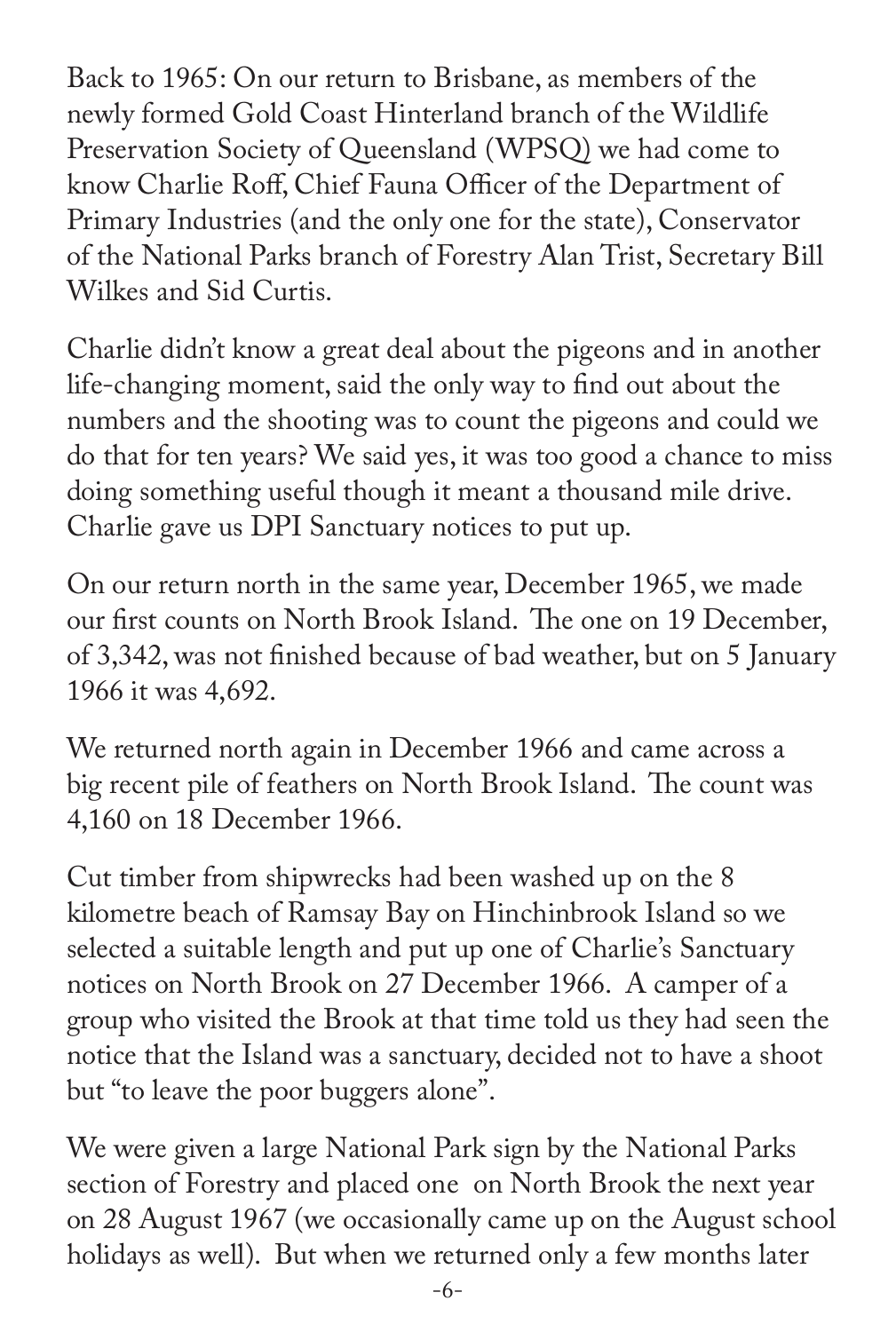in December 1967, despite the Sanctuary notice and the National Park sign, there was evidence of a very big shoot—spent cartridge cases, empty cartridge cartons, feathers, beer bottles. At that period feathers at intervals marked high tide on the 8km beach of Ramsay Bay.

We were told 1,100 birds had been taken by shooters from Ingham on that day of shooting and the name of the main shooter, and that sugar bags were used to take the birds back to friends. People who had arrived at the Brook a month before us said they had boiled the billy on about three dozen empty cartridge cartons. The highest count for 1967 was 3,024 on 20 December 1967.

In September 1968 the DPI issued a Press Statement quoting the Minister Mr John Rowe that no sympathy would be shown to anyone found destroying the protected Torres Strait Pigeon.

On our next trip north in 1968, the count had fallen to 1,451 on 17 December. This fall would appear to have been caused by the big shoot of the previous year.

There was a spell of beautiful weather later that month and we spent a pleasant day beachcombing, finding a padded chair seat on Shepherd Bay beach—not really much use for this, but nevertheless it was put onboard. We found the chair frame on Ramsay Bay beach and put the two together.

A few days later on 29 December 1968 the weather that morning stayed equally beautiful so we set off for the Brooks. Others took advantage of the weather as well for as we approached we heard gunshots and as we got closer empty blue cartridge cartons floated by.

As it was the year before, the Sanctuary notice, National Park sign both placed in prominent positions and also the DPI Press Statement had been ignored. We landed and saw a big pile of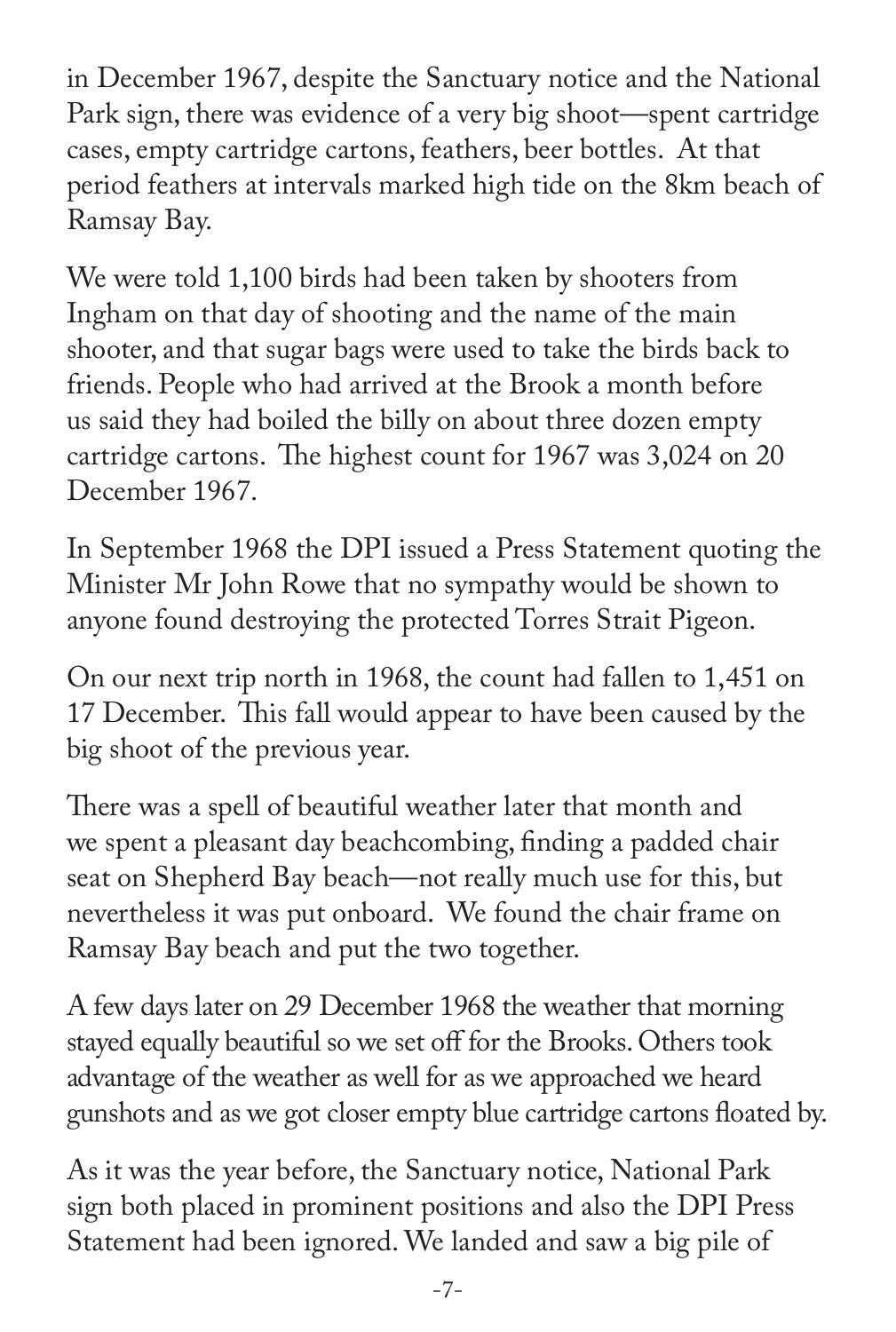cartridges in the dip of the coral shingle of the spit, ready for the intended later afternoon shoot of the returning birds. The shooters were obviously confident they wouldn't be disturbed.

Arthur walked down the beach to where three young men were emerging from the forest. No dead birds, one gun fitted for silencer, a pigeon feather on one gun. Arthur took the guns and the names of the men. One name was the same as that connected with the shoot of the previous year. At that moment Vic McCristal and a friend arrived, witnessed what was happening and continued on to the reef.

Arthur came back to the boat, we had lunch and as we were preparing to leave, four other men arrived back from fishing and were furious, using extremely strong language (obscene) to express what they thought about interfering southerners. The cache of ammunition had vanished.

Arthur took the guns and statements to Lofty, the surprised local policeman in Cardwell who was not used to people bringing him guns. We advised the National Parks section of Forestry and Charlie Roff. The incident became well known in the Ingham area, where we were told that the word was that the case wouldn't even get to court. However there was still legislation banning the carrying of firearms on a Sunday. So that was the charge that could be proven. It did go to court and small fines were imposed.

There were strong articles in local newspapers about the need to protect the Torres Strait Pigeons. Shooting of the pigeons petered out after this with one shoot of about 200 and other smaller ones until around 1974. As well, the DPI for some years continued each September to issue press statements that no sympathy would be shown to anyone destroying the protected Torres Strait Pigeons.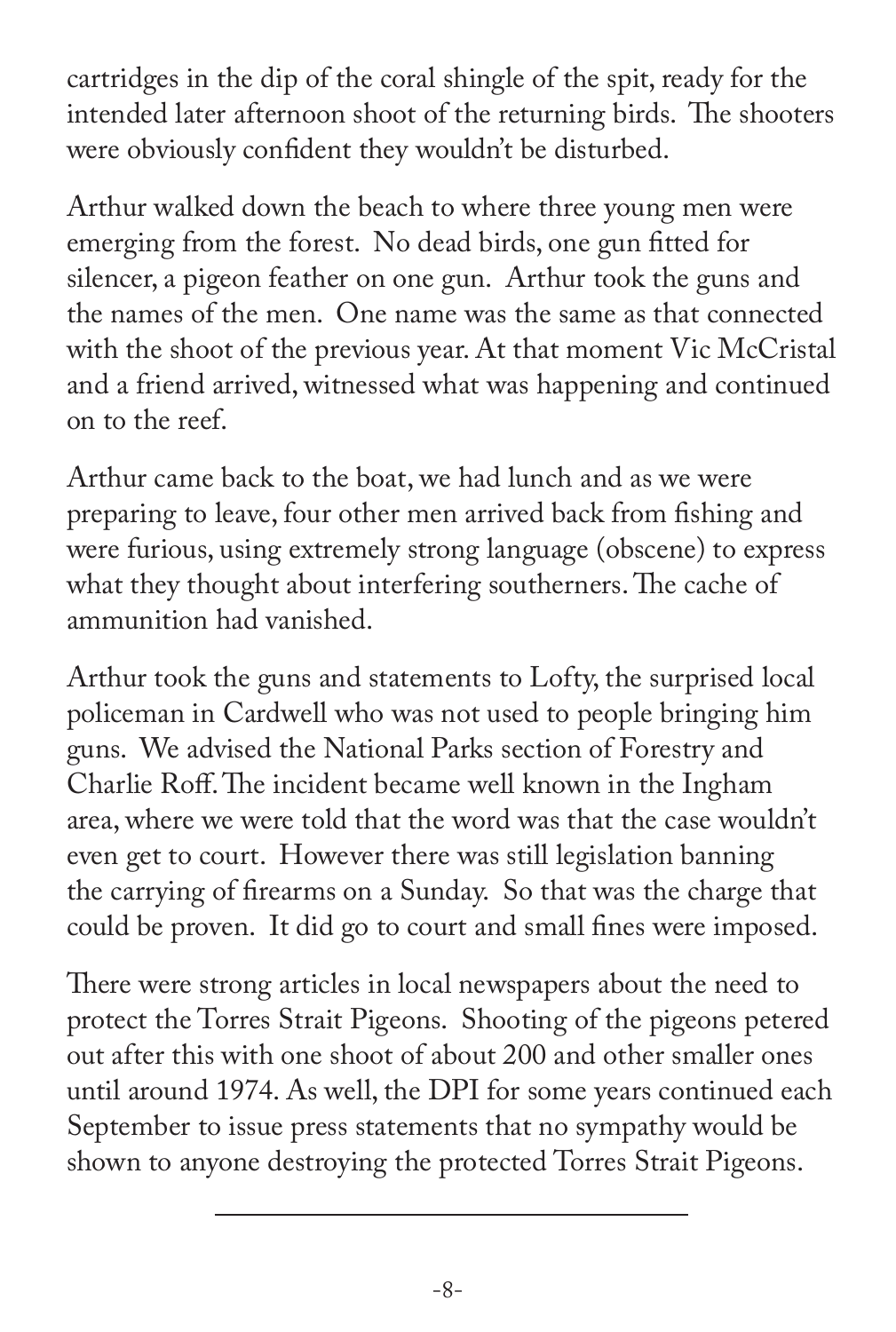From the early days people who were concerned for the pigeons, fearing they may meet the same fate as the Passenger Pigeon, pressed for laws to protect the Torres Strait Pigeon. Obviously unknown to most people, already there was legal protection from October to March under the *Native Bird Protection Act* proclaimed in 1887 with exemptions for Aboriginal people taking pigeons for their own food and for farmers seeking bona fide protection of their crops. Protection was made stronger when all islands which formed part of the state of Queensland were declared sanctuaries. Sad to say, no-one seemed aware of this wise legislation or if they were, the legislation was ignored.

Worst of all, as Banfield had written "the pigeons were congregating to nest and only to nest" and the unwritten law that nesting birds were not harmed was forgotten.

In Cardwell the small National Parks section of Forestry didn't have a boat and Brian Jacobson, a staff member who did have one was relied on for occasional patrols. On 10 January 1970 Brian brought Norm Clough and Bill Fisher, picking up Arthur and me from Macushla across to North Brook to see how the counts were done. There was the usual lull earlier in the afternoon until after 5pm when the bird numbers increased, confirming what Norm had been told. Because of time limits we stopped at 6pm when the count was 1,742. The highest count for that season (1969/ 70) was 4,151.

In 1972 Don Duffy, boat skipper and in charge, brought the first National Parks boat Gannet from Brisbane to Cardwell and this was the beginning of surveillance of the islands.

Things changed for us too in 1972. We loved the islands and the north and Eric Moller introduced us to his friend Joe Clift who sold us land trusting us not to clear it. We first had it declared a fauna sanctuary, and were then able to add it to Edmund Kennedy National Park.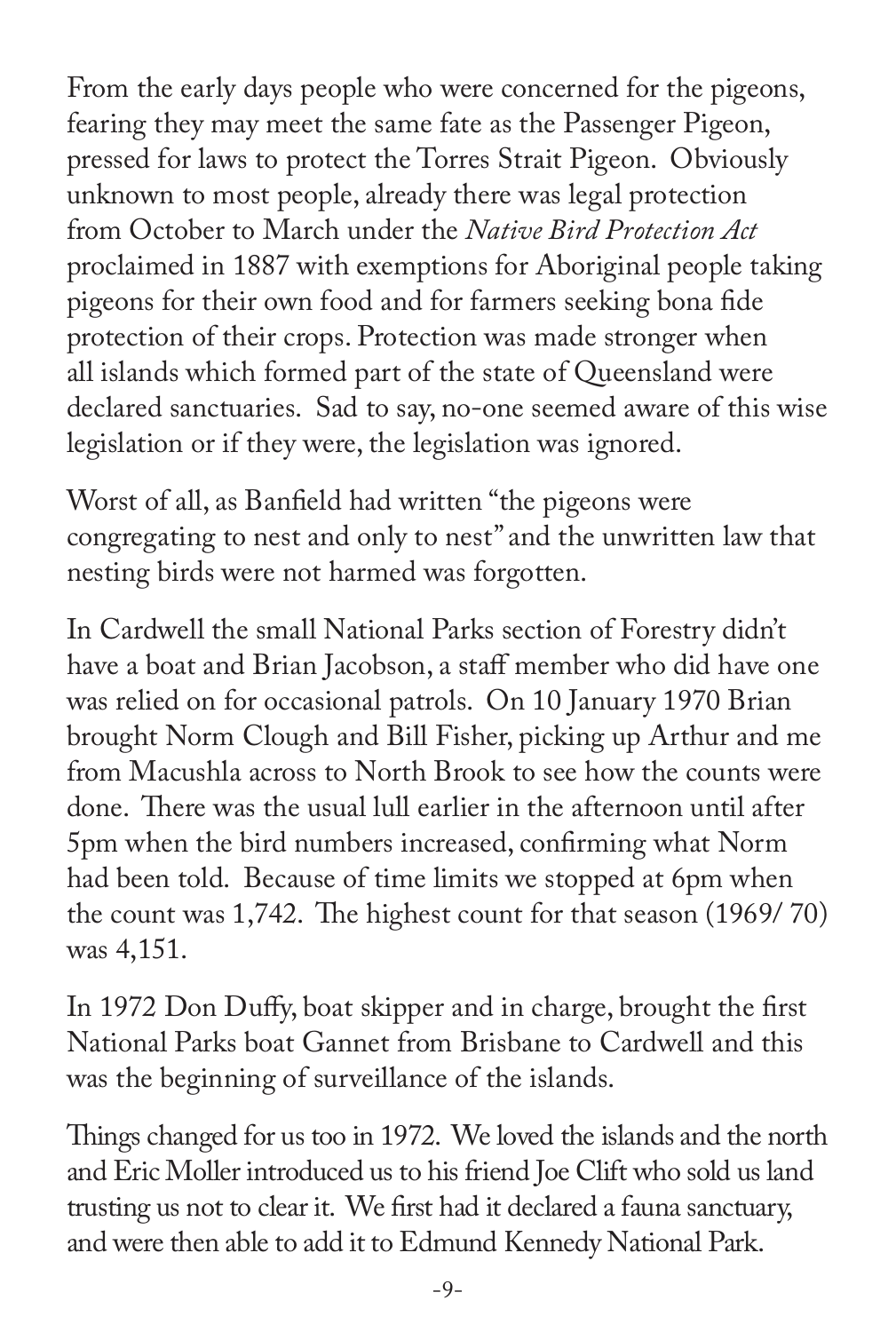The situation also became better for wildlife conservation when in 1975 the Fauna Branch of DPI and the National Parks section of Forestry were combined to form the National Parks and Wildlife Service (QNPWS). With more appointments at last there was enough staff to care for the parks and to enforce legislation.

In 1975 it was also the pigeons' and our good fortune to meet John Winter the newly appointed senior zoologist with QNPWS in North Old. As well, in 1975 it was the end of Charlie Roff's 10 years of counts. These showed that despite that last big shoot in 1967 the numbers increased from 4,691 to 9,556 in 1975. We asked John Winter's advice and it was that the counts were so important that they should go on "forever". And so they do continue.

From 1965 we had followed a very simple method of recording numbers of pigeons—on pieces of paper, an old Christmas card, a notebook and the backs of envelopes—before entering them in a Queensland Education Department exercise book. Undeniably accurate but some room for improvement. John tactfully set up a more systematic way of recording the counts including dividing the counts into 15-minute blocks and the counts, with John's supervision and advice, continue in a professional and efficient way.

Counting of the pigeons returning in the afternoon from the mainland is done on the Spit, the north-west tip of North Brook Island's coral shingle beach. If terns are nesting there, counts are made from the boat anchored a little way out. Starting at 3.30pm the counts last until dark.

At first there are very few, numbers increasing slowly until 5.30 or 6pm when numbers increase greatly and lessen as the day darkens. There were so few birds in the early days that counting was not difficult and the two of us did it easily—one facing north the other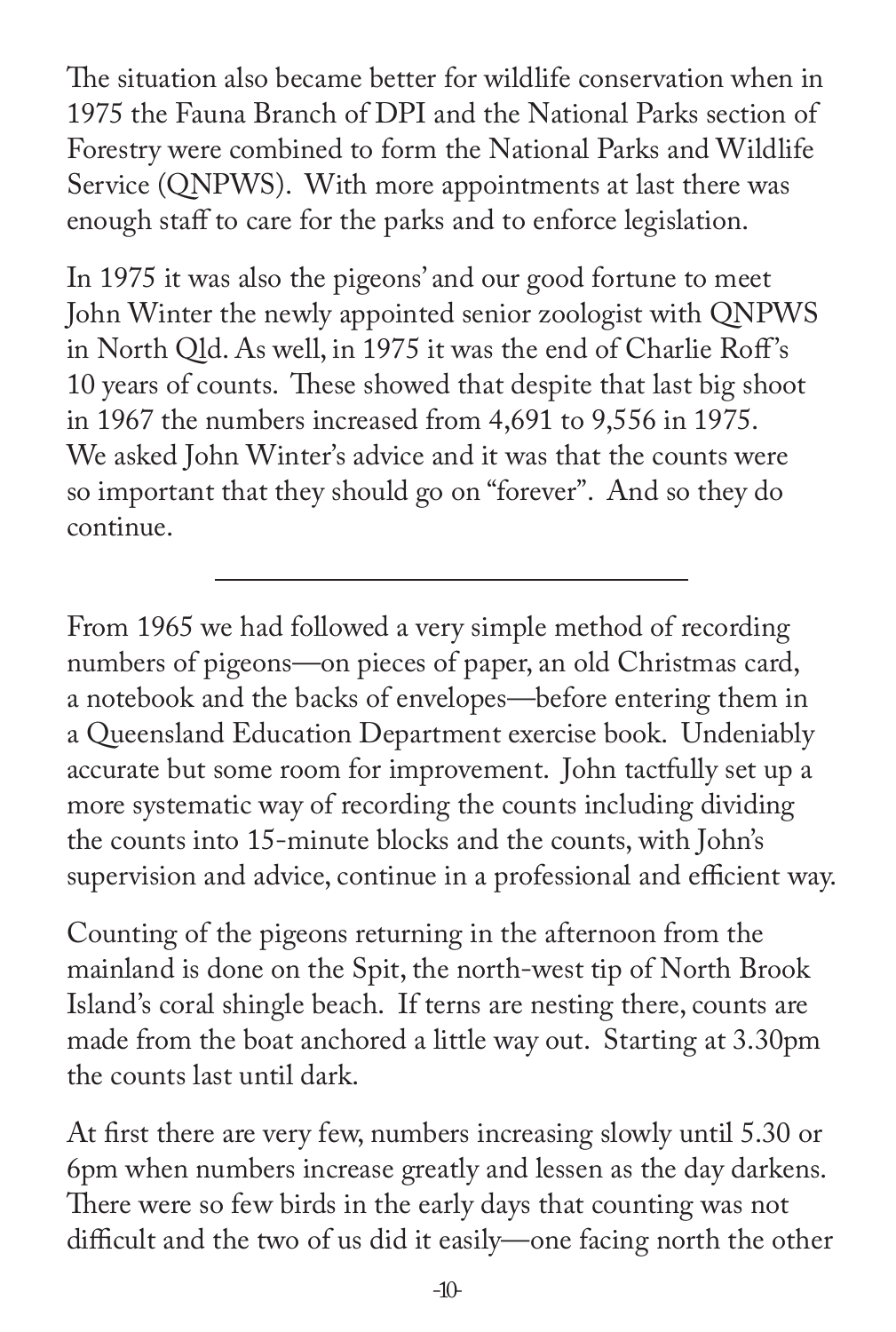south—with time to count and write the numbers down. We made as many counts as possible each year, the December one being the most important as it is usually the highest. Since 1975, counts have been made in October, November and December. A count is made in the New Year when possible and occasionally is higher than in December. Over the years, as the numbers increased more people were needed and became involved, one person counting and calling the numbers while another (a scribe) wrote down the numbers. Numbers were usually added up in the next day or so, names of counters, scribes and other participants are recorded and John's system continues.

Earlier, Arthur and I decided we needed a graph so Arthur ruled up a large sheet of blue cardboard with columns and dates for numbers and this illustrates very clearly the fluctuation of numbers over the years. It took 29 years from 1965 to reach 30,000 birds at which stage I had to glue on another sheet of blue cardboard and paint more pigeons on it. In the main, after that the counts reached and stayed around 30,000 when on 29 December 1994, 45,134 were counted. On 18 December 2008 there were 47,168. Excessive rain in 2010 caused poor fruiting and though 28,861 were counted on 17 November 2010, pigeons left early and instead of going up in December the count dropped to 9,967 on 15 December 2010.

In the next year on 11 February 2011, Cyclone Yasi destroyed the fruit of the forest and the pigeon numbers dropped to 5,311 on 14 December 2011. With fair fruiting in 2012, there was a rise to 21,088 and by 12 December 2013 the count was 22,494 with a drop to 18,076 on 18 December 2014.

In the 1980s when we continued using our bigger tinnie *Seabird*, then sailing boat with in-board motor *Wayamba*, National Parks became more involved and volunteers enjoyed the extra space and comfort of the barge *Gannet*.